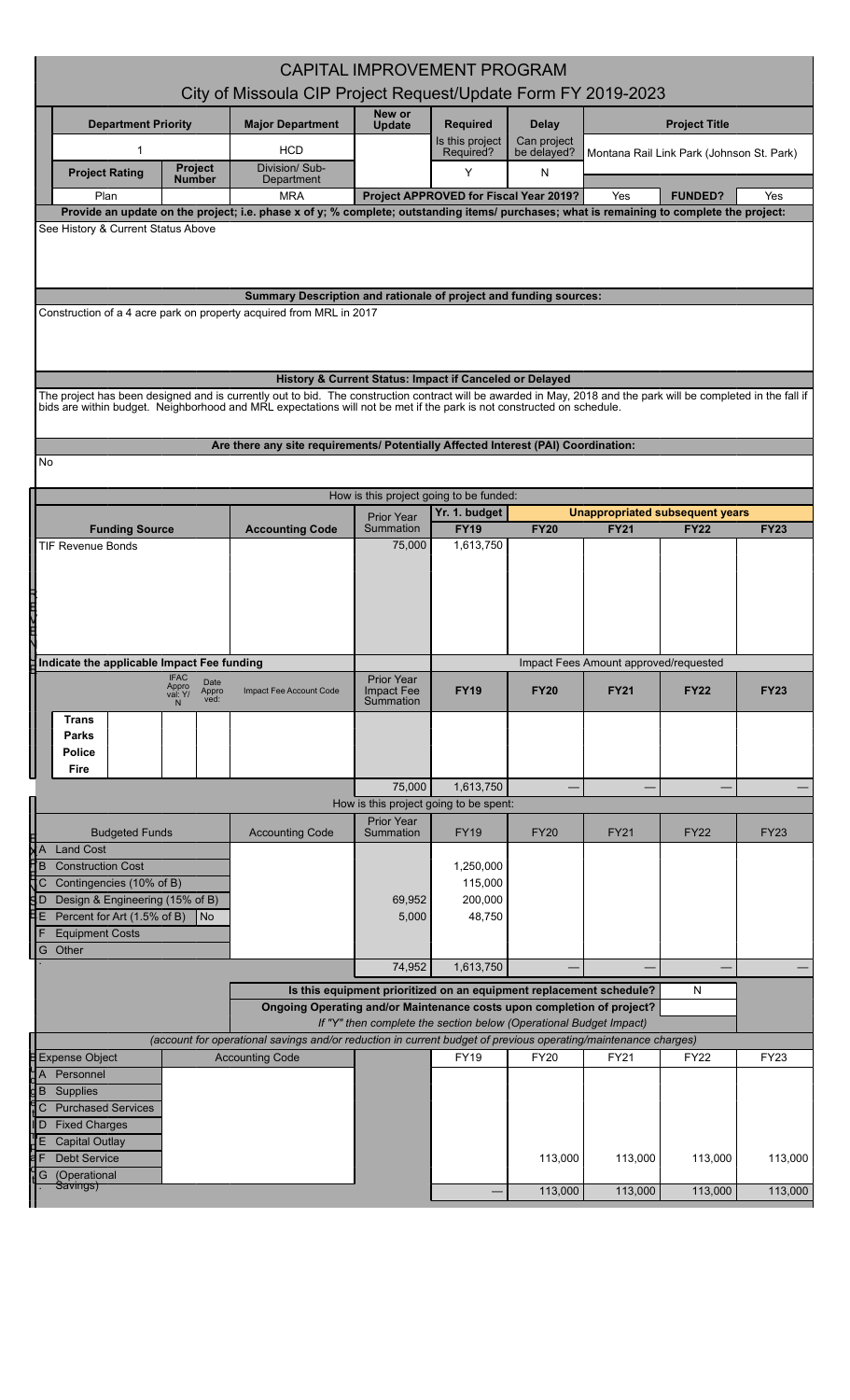|                                                           | <b>CAPITAL IMPROVEMENT PROGRAM</b>                                                                                                                                                                                                                                                                                                                                                                                                                                                                     |                                                                                                                                          |                                |                                                                     |                            |                                        |                                    |             |  |  |
|-----------------------------------------------------------|--------------------------------------------------------------------------------------------------------------------------------------------------------------------------------------------------------------------------------------------------------------------------------------------------------------------------------------------------------------------------------------------------------------------------------------------------------------------------------------------------------|------------------------------------------------------------------------------------------------------------------------------------------|--------------------------------|---------------------------------------------------------------------|----------------------------|----------------------------------------|------------------------------------|-------------|--|--|
|                                                           | City of Missoula CIP Project Request/Update Form FY 2019-2023                                                                                                                                                                                                                                                                                                                                                                                                                                          |                                                                                                                                          |                                |                                                                     |                            |                                        |                                    |             |  |  |
|                                                           | <b>Department Priority</b>                                                                                                                                                                                                                                                                                                                                                                                                                                                                             | <b>Major Department</b>                                                                                                                  | New or<br><b>Update</b>        | <b>Required</b>                                                     | Delay                      |                                        | <b>Project Title</b>               |             |  |  |
|                                                           | $\overline{2}$                                                                                                                                                                                                                                                                                                                                                                                                                                                                                         | <b>HCD</b>                                                                                                                               |                                | Is this project<br>Required?                                        | Can project<br>be delayed? |                                        | Hotel Fox Conference Ctr & Parking |             |  |  |
|                                                           | Project<br><b>Project Rating</b><br>Number                                                                                                                                                                                                                                                                                                                                                                                                                                                             | Division/Sub-<br>Department                                                                                                              |                                | Y                                                                   | N                          |                                        |                                    |             |  |  |
|                                                           | Leverage                                                                                                                                                                                                                                                                                                                                                                                                                                                                                               | <b>MRA</b>                                                                                                                               |                                | Project APPROVED for Fiscal Year 2019?                              |                            | Yes                                    | <b>FUNDED?</b>                     | <b>Yes</b>  |  |  |
|                                                           | Provide an update on the project; i.e. phase x of y; % complete; outstanding items/ purchases; what is remaining to complete the project:                                                                                                                                                                                                                                                                                                                                                              |                                                                                                                                          |                                |                                                                     |                            |                                        |                                    |             |  |  |
|                                                           | Hotel Fox Partners will build a 60,000SF conference center and two levels of structured parking as part of their hotel/condo project. The City will purchase<br>the conference center and approximately 300 parking spaces and contract out the management of those two facilities. The Master Development Agreement<br>and all of the collateral agreements have been approved by the City Council and Hotel Fox Partners has until October, 2019 to pull building permits and<br>begin construction. |                                                                                                                                          |                                |                                                                     |                            |                                        |                                    |             |  |  |
|                                                           |                                                                                                                                                                                                                                                                                                                                                                                                                                                                                                        | Summary Description and rationale of project and funding sources:                                                                        |                                |                                                                     |                            |                                        |                                    |             |  |  |
|                                                           | Purchase of Hotel Fox Conference Ctr & Parking Structure                                                                                                                                                                                                                                                                                                                                                                                                                                               |                                                                                                                                          |                                |                                                                     |                            |                                        |                                    |             |  |  |
|                                                           | Legal agreements have been approved by City Council and the project is being designed. If the project is delayed, it probably will not be constructed and an                                                                                                                                                                                                                                                                                                                                           | History & Current Status: Impact if Canceled or Delayed                                                                                  |                                |                                                                     |                            |                                        |                                    |             |  |  |
|                                                           | anchor project for downtown Missoula will fail.                                                                                                                                                                                                                                                                                                                                                                                                                                                        |                                                                                                                                          |                                |                                                                     |                            |                                        |                                    |             |  |  |
|                                                           |                                                                                                                                                                                                                                                                                                                                                                                                                                                                                                        | Are there any site requirements/ Potentially Affected Interest (PAI) Coordination:                                                       |                                |                                                                     |                            |                                        |                                    |             |  |  |
| No.                                                       |                                                                                                                                                                                                                                                                                                                                                                                                                                                                                                        |                                                                                                                                          |                                |                                                                     |                            |                                        |                                    |             |  |  |
|                                                           |                                                                                                                                                                                                                                                                                                                                                                                                                                                                                                        |                                                                                                                                          |                                | How is this project going to be funded:                             |                            |                                        |                                    |             |  |  |
|                                                           |                                                                                                                                                                                                                                                                                                                                                                                                                                                                                                        |                                                                                                                                          | <b>Prior Year</b>              | Yr. 1. budget                                                       |                            | <b>Unappropriated subsequent years</b> |                                    |             |  |  |
|                                                           | <b>Funding Source</b><br><b>TIF Revenue Bonds</b>                                                                                                                                                                                                                                                                                                                                                                                                                                                      | <b>Accounting Code</b>                                                                                                                   | Summation                      | <b>FY19</b>                                                         | <b>FY20</b>                | <b>FY21</b><br>15,700,000              | <b>FY22</b>                        | <b>FY23</b> |  |  |
|                                                           | Parking Revenue Bonds                                                                                                                                                                                                                                                                                                                                                                                                                                                                                  |                                                                                                                                          |                                |                                                                     |                            | 8,300,000                              |                                    |             |  |  |
|                                                           |                                                                                                                                                                                                                                                                                                                                                                                                                                                                                                        |                                                                                                                                          |                                |                                                                     |                            |                                        |                                    |             |  |  |
|                                                           |                                                                                                                                                                                                                                                                                                                                                                                                                                                                                                        |                                                                                                                                          |                                |                                                                     |                            |                                        |                                    |             |  |  |
|                                                           |                                                                                                                                                                                                                                                                                                                                                                                                                                                                                                        |                                                                                                                                          |                                |                                                                     |                            |                                        |                                    |             |  |  |
|                                                           |                                                                                                                                                                                                                                                                                                                                                                                                                                                                                                        |                                                                                                                                          |                                |                                                                     |                            |                                        |                                    |             |  |  |
| Indicate the applicable Impact Fee funding<br><b>IFAC</b> |                                                                                                                                                                                                                                                                                                                                                                                                                                                                                                        |                                                                                                                                          | <b>Prior Year</b>              |                                                                     |                            | Impact Fees Amount approved/requested  |                                    |             |  |  |
|                                                           | Date<br>Appro<br>val: Y/<br>Appro<br>ved:<br>N                                                                                                                                                                                                                                                                                                                                                                                                                                                         | Impact Fee Account Code                                                                                                                  | Impact Fee<br>Summation        | <b>FY19</b>                                                         | <b>FY20</b>                | <b>FY21</b>                            | <b>FY22</b>                        | <b>FY23</b> |  |  |
|                                                           | Trans                                                                                                                                                                                                                                                                                                                                                                                                                                                                                                  |                                                                                                                                          |                                |                                                                     |                            |                                        |                                    |             |  |  |
|                                                           | Parks                                                                                                                                                                                                                                                                                                                                                                                                                                                                                                  |                                                                                                                                          |                                |                                                                     |                            |                                        |                                    |             |  |  |
|                                                           | <b>Police</b><br>Fire                                                                                                                                                                                                                                                                                                                                                                                                                                                                                  |                                                                                                                                          |                                |                                                                     |                            |                                        |                                    |             |  |  |
|                                                           |                                                                                                                                                                                                                                                                                                                                                                                                                                                                                                        |                                                                                                                                          |                                |                                                                     |                            | 24,000,000                             |                                    |             |  |  |
|                                                           |                                                                                                                                                                                                                                                                                                                                                                                                                                                                                                        |                                                                                                                                          |                                | How is this project going to be spent:                              |                            |                                        |                                    |             |  |  |
|                                                           | <b>Budgeted Funds</b>                                                                                                                                                                                                                                                                                                                                                                                                                                                                                  | <b>Accounting Code</b>                                                                                                                   | <b>Prior Year</b><br>Summation | <b>FY19</b>                                                         | <b>FY20</b>                | <b>FY21</b>                            | <b>FY22</b>                        | <b>FY23</b> |  |  |
| XА                                                        | <b>Land Cost</b>                                                                                                                                                                                                                                                                                                                                                                                                                                                                                       |                                                                                                                                          |                                |                                                                     |                            |                                        |                                    |             |  |  |
| Ħв                                                        | <b>Construction Cost</b>                                                                                                                                                                                                                                                                                                                                                                                                                                                                               |                                                                                                                                          |                                |                                                                     |                            |                                        |                                    |             |  |  |
|                                                           | C Contingencies (10% of B)<br>$\overline{3}$ D Design & Engineering (15% of B)                                                                                                                                                                                                                                                                                                                                                                                                                         |                                                                                                                                          |                                |                                                                     |                            |                                        |                                    |             |  |  |
| ĦЕ                                                        | Percent for Art (1.5% of B)<br> N <sub>O</sub>                                                                                                                                                                                                                                                                                                                                                                                                                                                         |                                                                                                                                          |                                |                                                                     |                            | 360,000                                |                                    |             |  |  |
|                                                           | <b>Equipment Costs</b>                                                                                                                                                                                                                                                                                                                                                                                                                                                                                 |                                                                                                                                          |                                |                                                                     |                            |                                        |                                    |             |  |  |
|                                                           | G Other                                                                                                                                                                                                                                                                                                                                                                                                                                                                                                |                                                                                                                                          |                                |                                                                     |                            | 23,640,000<br>24,000,000               |                                    |             |  |  |
|                                                           |                                                                                                                                                                                                                                                                                                                                                                                                                                                                                                        |                                                                                                                                          |                                | Is this equipment prioritized on an equipment replacement schedule? |                            |                                        |                                    |             |  |  |
|                                                           |                                                                                                                                                                                                                                                                                                                                                                                                                                                                                                        | Ongoing Operating and/or Maintenance costs upon completion of project?                                                                   |                                |                                                                     |                            |                                        | ${\sf N}$                          |             |  |  |
|                                                           |                                                                                                                                                                                                                                                                                                                                                                                                                                                                                                        |                                                                                                                                          |                                | If "Y" then complete the section below (Operational Budget Impact)  |                            |                                        |                                    |             |  |  |
|                                                           | <b>Expense Object</b>                                                                                                                                                                                                                                                                                                                                                                                                                                                                                  | (account for operational savings and/or reduction in current budget of previous operating/maintenance charges)<br><b>Accounting Code</b> |                                | <b>FY19</b>                                                         | <b>FY20</b>                | FY21                                   | <b>FY22</b>                        | <b>FY23</b> |  |  |
| $\overline{A}$                                            | Personnel                                                                                                                                                                                                                                                                                                                                                                                                                                                                                              |                                                                                                                                          |                                |                                                                     |                            |                                        |                                    |             |  |  |
| dв                                                        | Supplies<br>C Purchased Services                                                                                                                                                                                                                                                                                                                                                                                                                                                                       |                                                                                                                                          |                                |                                                                     |                            |                                        |                                    |             |  |  |
| l D                                                       | <b>Fixed Charges</b>                                                                                                                                                                                                                                                                                                                                                                                                                                                                                   |                                                                                                                                          |                                |                                                                     |                            |                                        |                                    |             |  |  |
|                                                           | <b>Capital Outlay</b>                                                                                                                                                                                                                                                                                                                                                                                                                                                                                  |                                                                                                                                          |                                |                                                                     |                            | 24,000,000                             |                                    |             |  |  |
|                                                           | Debt Service                                                                                                                                                                                                                                                                                                                                                                                                                                                                                           |                                                                                                                                          |                                |                                                                     |                            |                                        | 1,800,000                          | 1,800,000   |  |  |
| G                                                         | (Operational                                                                                                                                                                                                                                                                                                                                                                                                                                                                                           |                                                                                                                                          |                                |                                                                     |                            |                                        |                                    |             |  |  |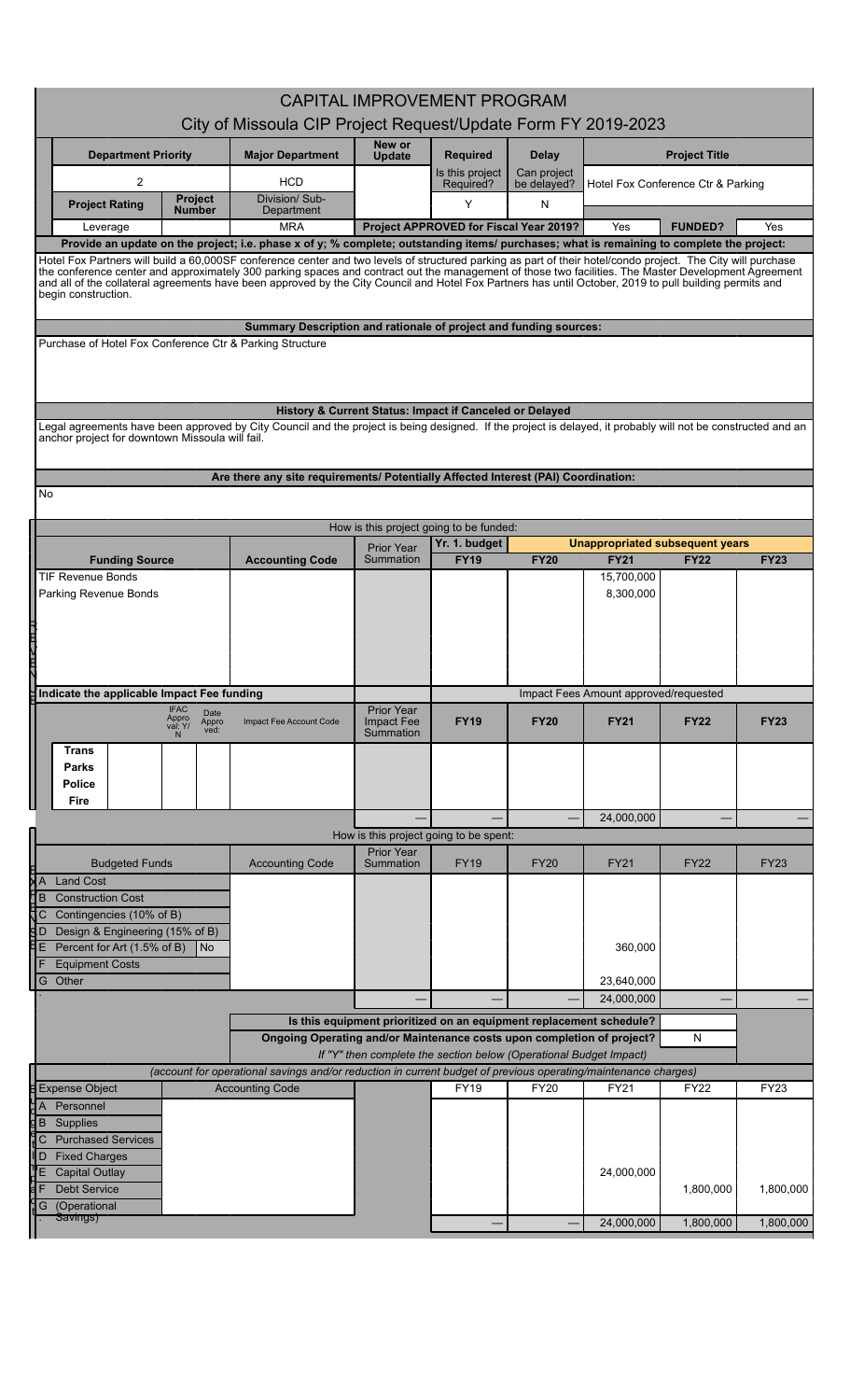| <b>CAPITAL IMPROVEMENT PROGRAM</b> |                                                                                                                                                                                                                                                                     |                                                                                                                |                                                                     |                                                                                                                                              |                            |                                       |                                                |             |  |  |
|------------------------------------|---------------------------------------------------------------------------------------------------------------------------------------------------------------------------------------------------------------------------------------------------------------------|----------------------------------------------------------------------------------------------------------------|---------------------------------------------------------------------|----------------------------------------------------------------------------------------------------------------------------------------------|----------------------------|---------------------------------------|------------------------------------------------|-------------|--|--|
|                                    |                                                                                                                                                                                                                                                                     |                                                                                                                |                                                                     | City of Missoula CIP Project Request/Update Form FY 2019-2023                                                                                |                            |                                       |                                                |             |  |  |
|                                    | <b>Department Priority</b>                                                                                                                                                                                                                                          | <b>Major Department</b>                                                                                        | New or<br><b>Update</b>                                             | <b>Required</b>                                                                                                                              | <b>Delay</b>               |                                       | <b>Project Title</b>                           |             |  |  |
|                                    | 3                                                                                                                                                                                                                                                                   | <b>HCD</b>                                                                                                     |                                                                     | Is this project<br>Required?                                                                                                                 | Can project<br>be delayed? |                                       | <b>URD III Sidewalks - Missing Segments</b>    |             |  |  |
|                                    | Project<br><b>Project Rating</b><br><b>Number</b>                                                                                                                                                                                                                   | Division/Sub-<br>Department                                                                                    |                                                                     | Y                                                                                                                                            | Y                          |                                       |                                                |             |  |  |
|                                    | Plan                                                                                                                                                                                                                                                                | <b>MRA</b>                                                                                                     |                                                                     | Project APPROVED for Fiscal Year 2019?                                                                                                       |                            | Yes                                   | <b>FUNDED?</b>                                 | Yes         |  |  |
|                                    | Provide an update on the project; i.e. phase x of y; % complete; outstanding items/ purchases; what is remaining to complete the project:                                                                                                                           |                                                                                                                |                                                                     |                                                                                                                                              |                            |                                       |                                                |             |  |  |
|                                    | the project has not been designed; consequently it is 0% complete.<br>Summary Description and rationale of project and funding sources:                                                                                                                             |                                                                                                                |                                                                     |                                                                                                                                              |                            |                                       |                                                |             |  |  |
|                                    | Construct missing segments of sidewalks in an area bounded by Kensington/South/Regent & Bow.                                                                                                                                                                        |                                                                                                                |                                                                     |                                                                                                                                              |                            |                                       |                                                |             |  |  |
|                                    |                                                                                                                                                                                                                                                                     | History & Current Status: Impact if Canceled or Delayed                                                        |                                                                     |                                                                                                                                              |                            |                                       |                                                |             |  |  |
|                                    | MRA has a program to build all of the missing sidewalks in URD III before the District sunsets in 2040. The larger neighborhood segments have been<br>completed and this is the first of three projects that will fill in the missing smaller sections of sidewalk. |                                                                                                                |                                                                     |                                                                                                                                              |                            |                                       |                                                |             |  |  |
|                                    |                                                                                                                                                                                                                                                                     |                                                                                                                |                                                                     |                                                                                                                                              |                            |                                       |                                                |             |  |  |
| No                                 |                                                                                                                                                                                                                                                                     | Are there any site requirements/ Potentially Affected Interest (PAI) Coordination:                             |                                                                     |                                                                                                                                              |                            |                                       |                                                |             |  |  |
|                                    |                                                                                                                                                                                                                                                                     |                                                                                                                |                                                                     |                                                                                                                                              |                            |                                       |                                                |             |  |  |
|                                    |                                                                                                                                                                                                                                                                     |                                                                                                                | How is this project going to be funded:                             |                                                                                                                                              |                            |                                       |                                                |             |  |  |
|                                    | <b>Funding Source</b>                                                                                                                                                                                                                                               | <b>Accounting Code</b>                                                                                         | <b>Prior Year</b><br>Summation                                      | Yr. 1. budget<br><b>FY19</b>                                                                                                                 | <b>FY20</b>                | <b>FY21</b>                           | Unappropriated subsequent years<br><b>FY22</b> | <b>FY23</b> |  |  |
|                                    | <b>TIF Revenues</b>                                                                                                                                                                                                                                                 |                                                                                                                |                                                                     | 400,000                                                                                                                                      |                            |                                       |                                                |             |  |  |
|                                    |                                                                                                                                                                                                                                                                     |                                                                                                                |                                                                     |                                                                                                                                              |                            |                                       |                                                |             |  |  |
|                                    |                                                                                                                                                                                                                                                                     |                                                                                                                |                                                                     |                                                                                                                                              |                            |                                       |                                                |             |  |  |
|                                    |                                                                                                                                                                                                                                                                     |                                                                                                                |                                                                     |                                                                                                                                              |                            |                                       |                                                |             |  |  |
|                                    |                                                                                                                                                                                                                                                                     |                                                                                                                |                                                                     |                                                                                                                                              |                            |                                       |                                                |             |  |  |
|                                    | $\sharp$ Indicate the applicable Impact Fee funding                                                                                                                                                                                                                 |                                                                                                                |                                                                     |                                                                                                                                              |                            | Impact Fees Amount approved/requested |                                                |             |  |  |
|                                    | IFAC<br>Appro<br>Date                                                                                                                                                                                                                                               |                                                                                                                | <b>Prior Year</b>                                                   |                                                                                                                                              |                            |                                       |                                                |             |  |  |
|                                    | Appro<br>ved:<br>val: Y/                                                                                                                                                                                                                                            | Impact Fee Account Code                                                                                        | Impact Fee<br>Summation                                             | <b>FY19</b>                                                                                                                                  | <b>FY20</b>                | <b>FY21</b>                           | <b>FY22</b>                                    | <b>FY23</b> |  |  |
|                                    | Trans                                                                                                                                                                                                                                                               |                                                                                                                |                                                                     |                                                                                                                                              |                            |                                       |                                                |             |  |  |
|                                    | <b>Parks</b><br><b>Police</b>                                                                                                                                                                                                                                       |                                                                                                                |                                                                     |                                                                                                                                              |                            |                                       |                                                |             |  |  |
|                                    | Fire                                                                                                                                                                                                                                                                |                                                                                                                |                                                                     |                                                                                                                                              |                            |                                       |                                                |             |  |  |
|                                    |                                                                                                                                                                                                                                                                     |                                                                                                                |                                                                     | 400,000                                                                                                                                      |                            |                                       |                                                |             |  |  |
|                                    |                                                                                                                                                                                                                                                                     |                                                                                                                | How is this project going to be spent:<br><b>Prior Year</b>         |                                                                                                                                              |                            |                                       |                                                |             |  |  |
|                                    | <b>Budgeted Funds</b>                                                                                                                                                                                                                                               | <b>Accounting Code</b>                                                                                         | Summation                                                           | <b>FY19</b>                                                                                                                                  | <b>FY20</b>                | <b>FY21</b>                           | <b>FY22</b>                                    | <b>FY23</b> |  |  |
| XА<br>ÌВ                           | <b>Land Cost</b><br><b>Construction Cost</b>                                                                                                                                                                                                                        |                                                                                                                |                                                                     | 320,000                                                                                                                                      |                            |                                       |                                                |             |  |  |
| C                                  | Contingencies (10% of B)                                                                                                                                                                                                                                            |                                                                                                                |                                                                     | 30,000                                                                                                                                       |                            |                                       |                                                |             |  |  |
| d p                                | Design & Engineering (15% of B)                                                                                                                                                                                                                                     |                                                                                                                |                                                                     | 50,000                                                                                                                                       |                            |                                       |                                                |             |  |  |
| E                                  | Percent for Art (1.5% of B)<br>  No                                                                                                                                                                                                                                 |                                                                                                                |                                                                     |                                                                                                                                              |                            |                                       |                                                |             |  |  |
| G                                  | <b>Equipment Costs</b><br>Other                                                                                                                                                                                                                                     |                                                                                                                |                                                                     |                                                                                                                                              |                            |                                       |                                                |             |  |  |
|                                    |                                                                                                                                                                                                                                                                     |                                                                                                                |                                                                     | 400,000                                                                                                                                      |                            |                                       |                                                |             |  |  |
|                                    |                                                                                                                                                                                                                                                                     |                                                                                                                | Is this equipment prioritized on an equipment replacement schedule? |                                                                                                                                              |                            |                                       | N                                              |             |  |  |
|                                    |                                                                                                                                                                                                                                                                     |                                                                                                                |                                                                     | Ongoing Operating and/or Maintenance costs upon completion of project?<br>If "Y" then complete the section below (Operational Budget Impact) |                            |                                       |                                                |             |  |  |
|                                    |                                                                                                                                                                                                                                                                     | (account for operational savings and/or reduction in current budget of previous operating/maintenance charges) |                                                                     |                                                                                                                                              |                            |                                       |                                                |             |  |  |
|                                    | <b>Expense Object</b>                                                                                                                                                                                                                                               | <b>Accounting Code</b>                                                                                         |                                                                     | <b>FY19</b>                                                                                                                                  | <b>FY20</b>                | <b>FY21</b>                           | FY22                                           | FY23        |  |  |
| $\overline{A}$<br>B                | Personnel<br>Supplies                                                                                                                                                                                                                                               |                                                                                                                |                                                                     |                                                                                                                                              |                            |                                       |                                                |             |  |  |
| C                                  | <b>Purchased Services</b>                                                                                                                                                                                                                                           |                                                                                                                |                                                                     |                                                                                                                                              |                            |                                       |                                                |             |  |  |
| D                                  | <b>Fixed Charges</b>                                                                                                                                                                                                                                                |                                                                                                                |                                                                     |                                                                                                                                              |                            |                                       |                                                |             |  |  |
|                                    | <b>Capital Outlay</b><br>Debt Service                                                                                                                                                                                                                               |                                                                                                                |                                                                     |                                                                                                                                              |                            |                                       |                                                |             |  |  |
| G                                  | (Operational                                                                                                                                                                                                                                                        |                                                                                                                |                                                                     |                                                                                                                                              |                            |                                       |                                                |             |  |  |
|                                    | Savings)                                                                                                                                                                                                                                                            |                                                                                                                |                                                                     |                                                                                                                                              |                            |                                       |                                                |             |  |  |